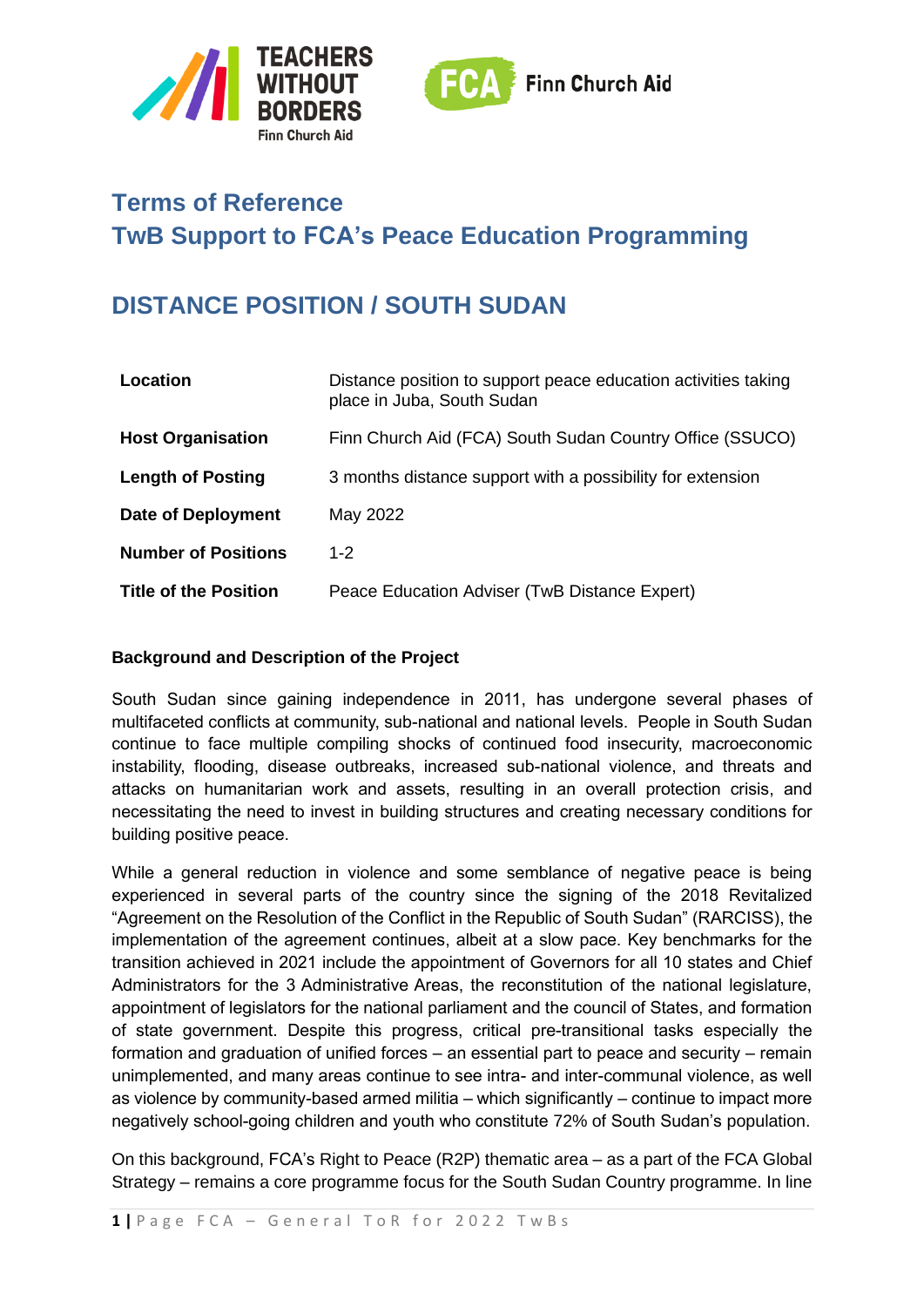



with FCA's Global Strategy and Global Programme, FCA-SSUCO continues to focus on inclusive peacebuilding by collaborating with duty bearers such as the national Ministry of Peacebuilding, the South Sudan Council of Churches, and the Ministry of Education to support the development of necessary and sustainable policies, structures, and tools for the development of inclusive peacebuilding. Building inclusive and sustainable peace contributes to building the resilience of communities and well-being of societies. FCA-SSUCO is keen to strengthen and expand the holistic approach to peace education through more actively building the synergies between and across FCA's thematic areas especially Right to Peace, and Right to Quality Education (R2QE), with a view to turning education spaces such as primary schools to promote a culture of social cohesion and inclusive and sustainable peace.

Sustainable Development Goal (SDG) 4 on education works to ensure inclusive and equitable quality education and promote lifelong learning opportunities for all, while SDG 16 on peace, justice, and strong institutions work towards promoting peaceful and inclusive societies for sustainable development, provide access to justice for all and build effective, accountable, and inclusive institutions at all levels<sup>1</sup>. Learners of all ages need to understand concepts in peace, and to ensure that a learner understands that education can create a more sustainable, equitable, and peaceful world. This calls for multi-professional partners to enrich education through peace education via available peace clubs in schools. The presence of peace clubs works towards enriching the quality of education being offered in schools. In an infantile country such as South Sudan, where conflicts (2013 & 2016, and now COVID-19 2020-), have routinely interrupted the provision of education, there is an enlarging gap that among other ways can be recouped through peace education structures such as peace clubs and community peace committees. Through quality education and peace education, FCA will work towards equipping children with skills in peacebuilding contributing to making them ambassadors of peace.

There is already a growing wealth of experience in Peace Education within FCA country offices. In late 2020, FCA's internal Right to Peace Community of Practice survey highlighted that 8 FCA country offices in Africa, the Middle East, and Asia are already engaged in peace education (in primary and secondary schools) related work but there is a desire to strengthen and expand programming and enhance access to tools and guidance, as well as enhance internal sharing on lessons learned and good practices.

South Sudan is among the FCA African countries already implementing Peace Education programs – mainly integrated to Technical and Vocational Education and Training (TVET) and primary school -level. Since 2020, FCA South Sudan has been implementing projects that seek to address root causes and effects of violent conflicts (intra-communal, and political) through Skills Trainings, Dialogue, Advocacy, Education, Research, Capacity Building, and Strategic Communications. Here, FCA South Sudan works closely with several governmental and non-governmental actors including – the South Sudan Council of Churches (SSCC), the Ministry of Peacebuilding, The Ministry of Youth & Sports, the Ministry of Education, and the Ministry of Labour.

<sup>1</sup> Education for Sustainable Goals: Learning objectives 2017, UNESCO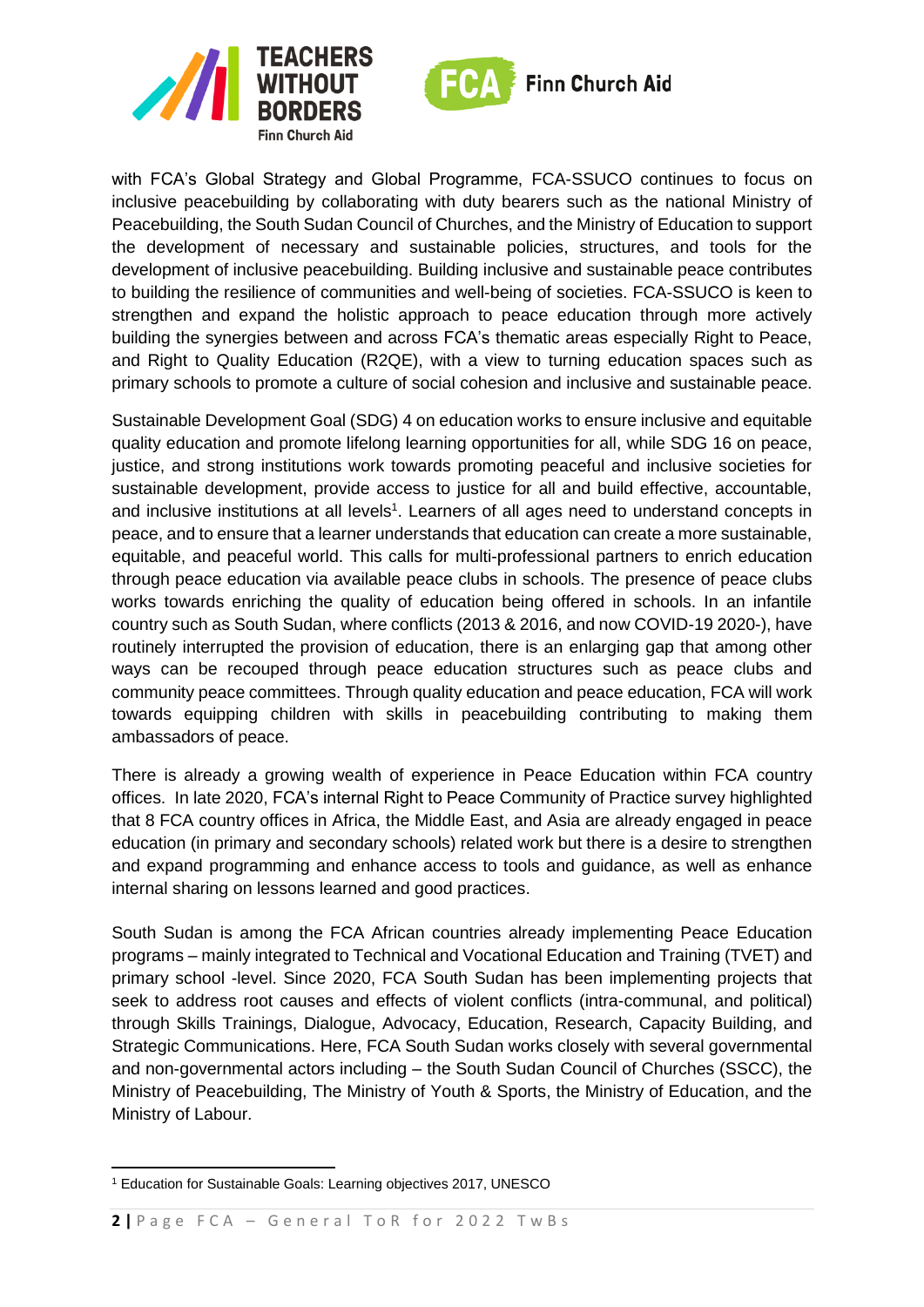



Currently, FCA South Sudan is implementing R2P projects that seek to strengthen the synergies between R2P and R2QE through forming "peace education" structures i.e Peace Clubs and Peace Committees, at school and community levels. These projects are **"Grassroot Level Peacebuilding and Reconciliation Activities Support"** with funding from the EU, **"Locally-Driven Solutions for Social Cohesion and Promoting Early Recovery"** funded by the UN-Trust Fund, **"Enhancing Sustainable Peace and Intercommunal Reconciliation in Boma and Jonglei States"** funded by Finnish MFA, and a Peace and TVET Integrated Project **"Enhancing Technical and Vocational Education and Training (TVET) for Youth Employment in South Sudan"** funded by the EU. These projects combined seek to contribute to violence reduction, enhance community capacities in effective conflict management and resolution, and strengthen community resilience, and capacities through sustainable livelihoods – with peace education targeting TVET and primary schools being a cross-cutting intervention. The role of the schools in transforming and correcting or compounding negative conflicting collective narratives and stereotypes, mutually exclusive historical memories, deeply rooted beliefs about the conflict and the adversary, and grave inequalities in post-conflict South Sudan cannot be understated.

## **FCA South Sudan and TwB Collaboration Purpose**

Globally, FCA understands *Peace Education* as a holistic, multidisciplinary, and transformative process that seeks to develop competencies that contribute to nonviolent conflict transformation, respect for human rights, and active participation<sup>2</sup>. Currently, Teachers without Borders (TwB) -network supports the development of peace education modules for secondary school students in Uganda and the development of children's peace clubs in primary schools in Kenya. This collaboration will build on the collaboration and work done in Uganda and Kenya. SSUCO is therefore seeking to collaborate with TwB network and FCA's Right to Peace (R2P) -theme on peace education in order to benefit from the education technical and pedagogical expertise of TwB experts and gain additional thematic and technical knowledge to develop and contextualize peace education programming mainly targeting primary schools in South Sudan.

During this pilot, the education expert from TwB will support FCA South Sudan in developing basic peace education modules for primary school pupils in South Sudan where FCA together with its local partners (government ministries and non-governmental) has been supporting peace education -related work. The modules build on the experience and desk review of available tools from the developed and piloted with FCA Uganda and Kenya. It is proposed that these basic modules for primary schools will/can be contextualised to different contexts (i.e. for different countries where FCA and its partners has a presence) in the subsequent phases. The TwB Distance Expert works closely together with FCA South Sudan Peace Advisor and Regional Education Advisor, and other designated staff to support the further development of their existing programming.

<sup>2</sup> Mainstreaming Peace Education – Methodologies, Approaches and Visions: A Practitioner's Manual (2014: 14). Bolding not in the original text.